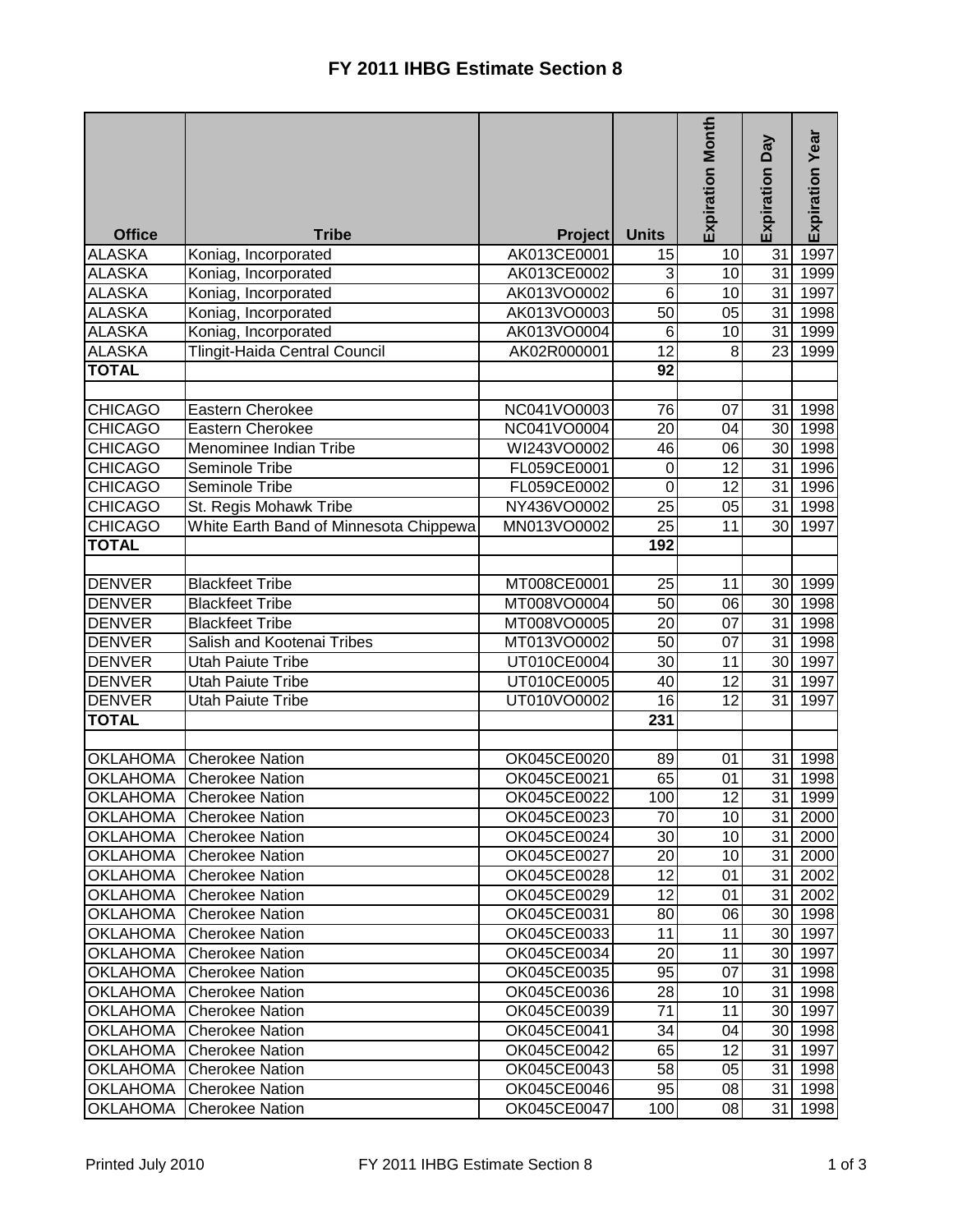|                    |                        |                |                 | Expiration Month | Veq<br>Expiration | Expiration Year |
|--------------------|------------------------|----------------|-----------------|------------------|-------------------|-----------------|
|                    |                        |                |                 |                  |                   |                 |
| <b>Office</b>      | <b>Tribe</b>           | <b>Project</b> | <b>Units</b>    |                  |                   |                 |
| <b>OKLAHOMA</b>    | <b>Cherokee Nation</b> | OK045VO0001    | 4               | 06               | 30                | 1999            |
| <b>OKLAHOMA</b>    | <b>Cherokee Nation</b> | OK045VO0002    | 29              | 12               | 31                | 1997            |
| <b>OKLAHOMA</b>    | <b>Cherokee Nation</b> | OK045VO0003    | 11              | 12               | 31                | 1997            |
| <b>OKLAHOMA</b>    | <b>Cherokee Nation</b> | OK045VO0004    | 6               | 08               | 31                | 1998            |
| <b>OKLAHOMA</b>    | <b>Cherokee Nation</b> | OK045VO0005    | 37              | 03               | 31                | 1998            |
| <b>OKLAHOMA</b>    | <b>Cherokee Nation</b> | OK045VO0005    | 9               | 08               | 31                | 1998            |
| <b>OKLAHOMA</b>    | <b>Cherokee Nation</b> | OK045VO0006    | 35              | 09               | 30                | 2000            |
| <b>OKLAHOMA</b>    | <b>Cherokee Nation</b> | OK045VO0007    | 35              | 08               | 31                | 1998            |
| <b>OKLAHOMA</b>    | <b>Cherokee Nation</b> | OK045VO0007    | $\overline{42}$ | 09               | 30                | 2000            |
| <b>OKLAHOMA</b>    | <b>Cherokee Nation</b> | OK045VO0009    | 6               | 11               | 30                | 1997            |
| <b>OKLAHOMA</b>    | <b>Cherokee Nation</b> | OK045VO0010    | 6               | 11               | 30                | 1997            |
| <b>OKLAHOMA</b>    | <b>Cherokee Nation</b> | OK045VO0011    | 48              | 06               | 30                | 1998            |
| <b>OKLAHOMA</b>    | <b>Cherokee Nation</b> | OK045VO0012    | 14              | 10               | 31                | 1998            |
| <b>OKLAHOMA</b>    | <b>Cherokee Nation</b> | OK045VO0013    | 5               | 10               | 31                | 1998            |
| <b>OKLAHOMA</b>    | Cherokee Nation        | OK045VO0014    | 46              | 12               | 31                | 1999            |
| <b>OKLAHOMA</b>    | <b>Cherokee Nation</b> | OK045VO0015    | 10              | 12               | 31                | 1999            |
| <b>OKLAHOMA</b>    | <b>Cherokee Nation</b> | OK045VO0016    | 13              | 12               | 31                | 1999            |
| <b>OKLAHOMA</b>    | <b>Cherokee Nation</b> | OK045VO0018    | 30              | 08               | 31                | 1998            |
| <b>OKLAHOMA</b>    | <b>Cherokee Nation</b> | OK045VO0048    | 30              | 10               | 31                | 1998            |
| <b>OKLAHOMA</b>    | Chickasaw              | OK047CE0021    | 12              | 01               | 31                | 2002            |
| <b>OKLAHOMA</b>    | Chickasaw              | OK047CE0022    | 12              | 01               | 31                | 2002            |
| <b>OKLAHOMA</b>    | Chickasaw              | OK047CE0023    | 21              | 01               | 31                | 2003            |
| <b>OKLAHOMA</b>    | Chickasaw              | OK047CE0026    | 20              | 12               | 31                | 1997            |
| <b>OKLAHOMA</b>    | Chickasaw              | OK047CE0031    | 5               | 11               | 30                | 1997            |
| <b>OKLAHOMA</b>    | Chickasaw              | OK047CE0033    | 82              | 10               | 31                | 1997            |
| <b>OKLAHOMA</b>    | Chickasaw              | OK047CE0034    | 48              | 06               | 30                | 1998            |
| <b>OKLAHOMA</b>    | Chickasaw              | OK047CE0035    | 129             | 08               | 31                | 1998            |
| <b>OKLAHOMA</b>    | Chickasaw              | OK047CE0036    | 15              | 08               | 31                | 1998            |
| <b>OKLAHOMA</b>    | Chickasaw              | OK047CE0037    | 40              | 12               | 31                | 1997            |
| OKLAHOMA Chickasaw |                        | OK047CE0039    | $\vert 4 \vert$ | 08               |                   | 31 1998         |
| <b>OKLAHOMA</b>    | Chickasaw              | OK047VO0008    | $\overline{7}$  | 12               | 31                | 1997            |
| <b>OKLAHOMA</b>    | Chickasaw              | OK047VO0009    | $\overline{7}$  | 12               | 31                | 1997            |
| <b>OKLAHOMA</b>    | Chickasaw              | OK047VO0010    | 6               | 12               | 31                | 1997            |
| <b>OKLAHOMA</b>    | Chickasaw              | OK047VO0011    | 20              | 02               |                   | 28 1998         |
| <b>OKLAHOMA</b>    | Chickasaw              | OK047VO0012    | 5               | 11               |                   | 30 1997         |
| <b>OKLAHOMA</b>    | Chickasaw              | OK047VO0013    | 4               | 11               |                   | 30 1997         |
| <b>OKLAHOMA</b>    | Chickasaw              | OK047VO0014    | 4               | 11               |                   | 30 1997         |
| <b>OKLAHOMA</b>    | Chickasaw              | OK047VO0015    | 3               | 11               |                   | 30 1997         |
| <b>OKLAHOMA</b>    | Chickasaw              | OK047VO0016    | 5               | 11               |                   | 30 1997         |
| <b>OKLAHOMA</b>    | Chickasaw              | OK047VO0017    | 63              | 06               |                   | 30 1998         |
| <b>OKLAHOMA</b>    | Chickasaw              | OK047VO0018    | 60              | 06               |                   | 30 1998         |
| <b>OKLAHOMA</b>    | <b>Choctaw Nation</b>  | OK049CE0006    | 25              | 08               | 31                | 1998            |
| <b>OKLAHOMA</b>    | <b>Choctaw Nation</b>  | OK049CE0009    | 14              | 02               | 28 I              | 2002            |
| <b>OKLAHOMA</b>    | <b>Choctaw Nation</b>  | OK049CE0010    | 10              | 02               | 28                | 2002            |
| <b>OKLAHOMA</b>    | <b>Choctaw Nation</b>  | OK049CE0011    | 96              | 11               | 30                | 1997            |